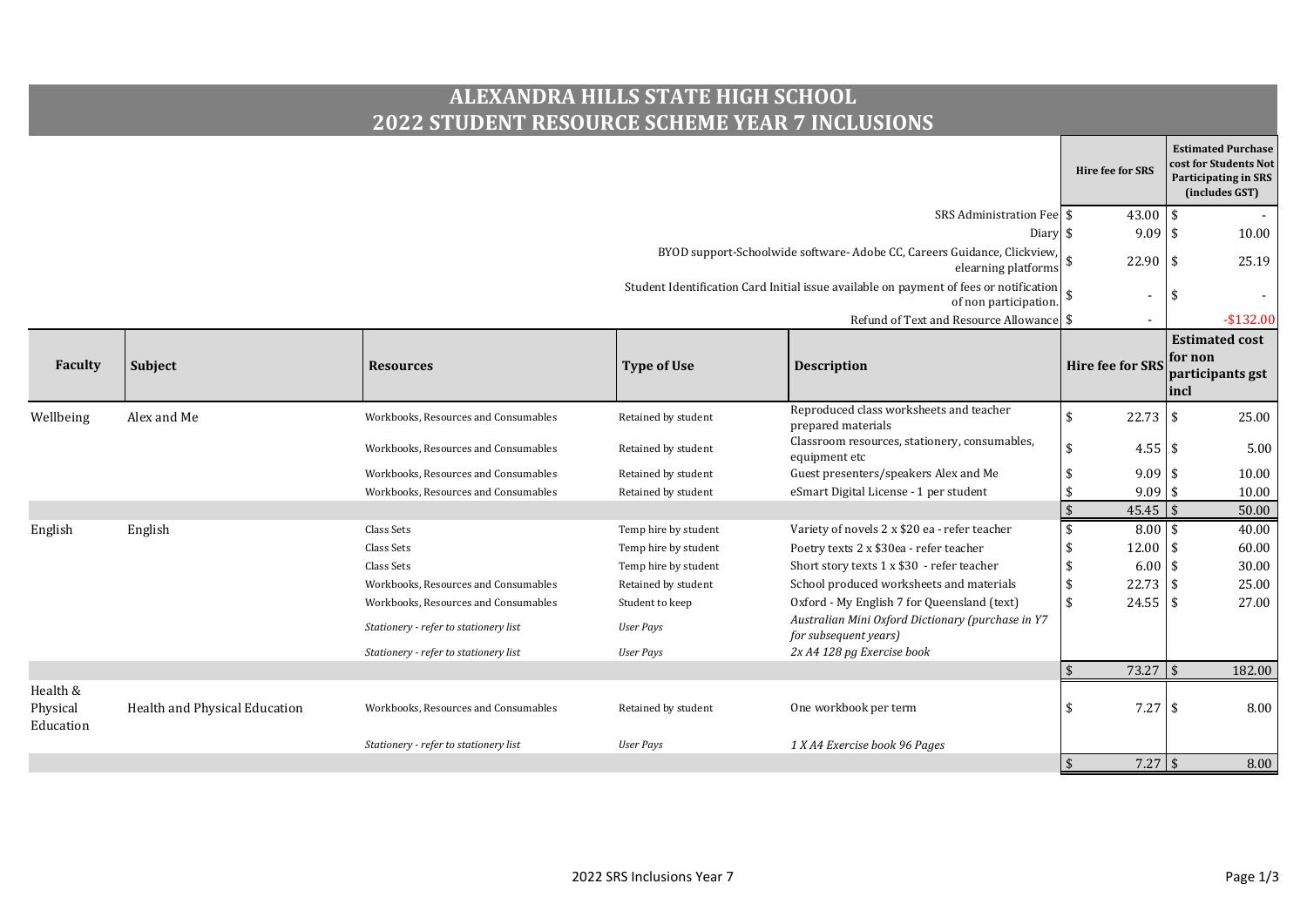| Faculty        | Subject     | <b>Resources</b>                      | <b>Type of Use</b>   | <b>Description</b>                                                                                              | <b>Hire fee for SRS</b> |             | incl          | <b>Estimated cost</b><br>for non<br>participants gst |
|----------------|-------------|---------------------------------------|----------------------|-----------------------------------------------------------------------------------------------------------------|-------------------------|-------------|---------------|------------------------------------------------------|
| Humantities    | <b>HASS</b> | Textbooks                             | Temp hire by student | Oxford Bigs 7                                                                                                   | \$                      | 33.35       | <b>S</b>      | 66.70                                                |
|                |             | Workbooks, Resources and Consumables  | Retained by student  | Created workbooks                                                                                               |                         | 7.27        | l \$          | 8.00                                                 |
|                |             | Workbooks, Resources and Consumables  | Retained by student  | Access to purchased digital resources                                                                           |                         | 4.55        | <b>\$</b>     | 5.00                                                 |
|                |             |                                       |                      |                                                                                                                 | $\sqrt{5}$              | 45.17       | $\frac{1}{3}$ | 79.70                                                |
| Languages      | German      | Class Sets                            | Temp hire by student | <b>Collins German Dictionary</b>                                                                                | \$                      | $8.00*$     |               | 40.00                                                |
|                |             | Textbooks                             | Temp hire by student | Zoom Deutsch 1                                                                                                  | \$                      | 13.00       | l \$          | 26.00                                                |
|                |             | Workbooks, Resources and Consumables  | Retained by student  | Stationery and consumables                                                                                      |                         | 4.55        | l \$          | 5.00                                                 |
|                |             | Workbooks, Resources and Consumables  | Retained by student  | Immersions                                                                                                      | \$                      | 7.27        | l \$          | 8.00                                                 |
|                |             | Stationery - refer to stationery list | <b>User Pays</b>     | Zoom Deutsch 1 Foundation Workbook (Y7&8)                                                                       |                         |             |               |                                                      |
|                |             | Stationery - refer to stationery list | <b>User Pays</b>     | 1 plastic document wallet                                                                                       |                         |             |               |                                                      |
|                |             | Stationery - refer to stationery list | <b>User Pays</b>     | 2 x A4 128 page exercise book (MUST BE A4)                                                                      |                         |             |               |                                                      |
|                |             |                                       |                      |                                                                                                                 | \$                      | $32.82$ \$  |               | 79.00                                                |
| $\overline{7}$ | Languages   | Italian                               | Temp hire by student | <b>Collins Italian Dictionary</b>                                                                               | $\overline{\mathbf{S}}$ | 8.00        | l \$          | 40.00                                                |
|                |             | Textbooks                             | Temp hire by student | Formula Italiano Uno                                                                                            | \$                      | 17.50       | l \$          | 35.00                                                |
|                |             | Workbooks, Resources and Consumables  | Retained by student  | Stationery and consumables & topic based<br>workbooks                                                           | \$                      | 22.73       | l \$          | 25.00                                                |
|                |             | Workbooks, Resources and Consumables  | Retained by student  | Immersions                                                                                                      | \$                      | $7.27$ \$   |               | 8.00                                                 |
|                |             | Stationery - refer to stationery list | User Pays            | 2 x A4 128pg Exercise Book MUST BE A4                                                                           |                         |             |               |                                                      |
|                |             | Stationery - refer to stationery list | <b>User Pays</b>     | 1 plastic document wallet                                                                                       |                         |             |               |                                                      |
|                |             | Stationery - refer to stationery list | <b>User Pays</b>     | Formula Italiano Uno Workbook Y7 & 8                                                                            |                         |             |               |                                                      |
|                |             |                                       |                      |                                                                                                                 | $\sqrt{5}$              | $55.50$ \\$ |               | 108.00                                               |
| Languages      | Japanese    | Class Sets                            | Temp hire by student | Oxford's Beginners Japanese Dictionary                                                                          | \$                      | 3.40        | l \$          | 17.00                                                |
|                |             | Workbooks, Resources and Consumables  | Retained by student  | Immersions                                                                                                      | \$                      | 7.27        |               | 8.00                                                 |
|                |             | Workbooks, Resources and Consumables  | Retained by student  | Stationery and consumables                                                                                      | \$                      | 4.55        | l \$          | 5.00                                                 |
|                |             | Stationery - refer to stationery list | User Pays            | 2 x A4 128 page exercise book (MUST BE A4)                                                                      |                         |             |               |                                                      |
|                |             |                                       |                      |                                                                                                                 | $\sqrt{5}$              | $15.22$ \$  |               | 30.00                                                |
| Mathematics    | Mathematics | Class Sets                            | Temp hire by student | Learning aids etc stationery items, dice, cards,<br>spinners and other resources for constructivist<br>learning | \$                      | 6.00        | l \$          | 30.00                                                |
|                |             | Textbooks                             | Temp hire by student | Jacaranda Maths Quest 7                                                                                         | \$                      | $34.98$ \$  |               | 69.95                                                |
|                |             | Stationery - refer to stationery list | Retained by student  | Ruler 30cm                                                                                                      |                         |             |               |                                                      |
|                |             | Stationery - refer to stationery list | User Pays            | Casio scientific calculator FX-82AU Plus - Sharp<br>Calculators are not acceptable                              |                         |             |               |                                                      |
|                |             | Stationery - refer to stationery list | <b>User Pays</b>     | Protractor 180 degree x 100mm                                                                                   |                         |             |               |                                                      |
|                |             | Stationery - refer to stationery list | <b>User Pays</b>     | 2 x A4 196 page binder book 5 subject binder books<br>are not acceptable                                        |                         |             |               |                                                      |
|                |             |                                       |                      |                                                                                                                 | $\mathbf{\hat{S}}$      | $40.98$ \$  |               | 99.95                                                |